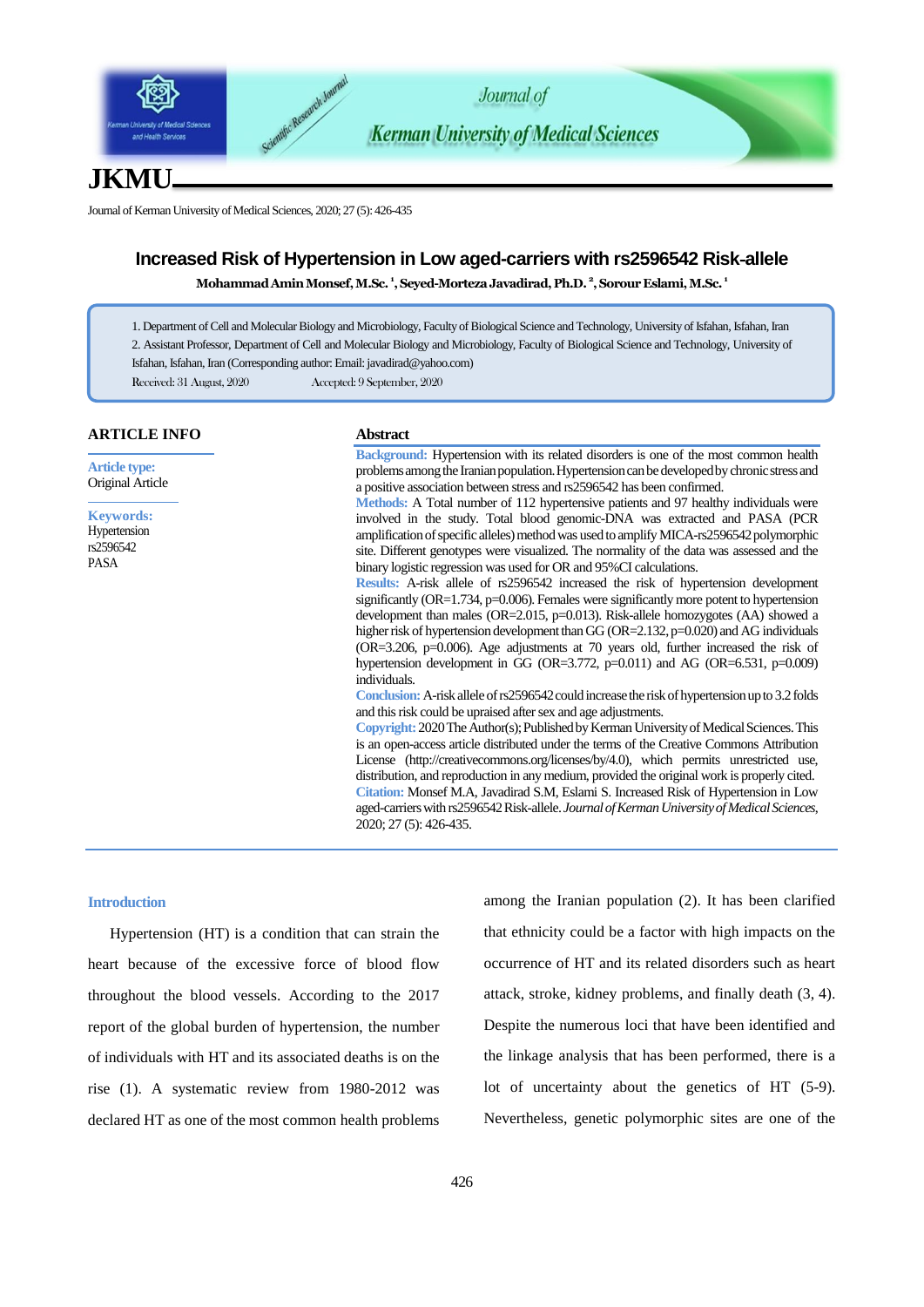significances that could be differentially associated with HT.

MHC class I polypeptide-related sequence A (*MICA,* 6p21.33) gene is transcribed especially in the epitheliums of the blood vessels (10, 11). As a self-antigen and a responder to stress, *MICA* expression was also reported in the epithelium of intestinal gamma-delta T cells and in tumor cells (12, 13). Our previous study also showed that MICA polymorphisms could increase the risk of breast cancer development in the Iranian population (14).

It has been revealed that chronic psychological stress can increase blood pressure (12, 15). Genome-wide association studies have showed a strong linkage of rs2596542 polymorphic site (in the 5′ flanking region of *MICA* gene, MAF: 0.42) and chronic psychological stresses such as hepatocellular carcinoma (16-19). Therefore, in the present study, we tried to explore the possible role of MICA-rs2596542 in the Iranian population tackling HT.

## **Materials and Methods**

### **Subjects**

A case-control observational study was performed in the Isfahan province of Iran. A Total number of 112 HT patients and 97 healthy individuals were involved in the study. HT was confirmed at least after three times reading of blood pressure by the same expert physician. Written informed consent forms were obtained before total blood collection.

#### **MICA genotyping**

Genomic DNA extraction was performed using the miller salting-out method (20). Polymerase chain reaction (PCR) amplification of specific alleles (PASA) was used for MICA rs2596542 polymorphic site amplification. PASA primers were as follows: GGTTATCTGCCTGCCATAG as the common reverse primer, TCCCAAAGAACAGCTACAAG for detecting ancestral-G allele and TCCCAAAGAACAGCTACAAA for amplifying mutated-A allele. PCR amplification condition was as follow: 1) one step of initial denaturation at 95°C for 5 min, 2) 35 cycles of denaturation at 95°C for 1 min, annealing at 60°C for 1 min and extension at 72°C for 1 min, 3) final extension at 72°C for 10 min. Different genotypes were visualized on 1% agarose gel electrophoresis.

#### **Statistical analysis**

Genotype distributions and frequencies were calculated using IBM SPSS statistics v21.0. The normality of the data was assessed using the Kolmogorov-Smirnov test. Binary logistic regression was used for odd ratio (OR) and 95% confidence interval (95%CI) calculation. p-value less than 0.05 was considered as significant.

## **Results**

## **Population information**

The total population consisted of 112 (53.6%) patients and 97 (46.4%) control individuals. The mean age of the patients was 74.38±1.17 years, and the mean age of our control individuals was 71.68±1.40 years.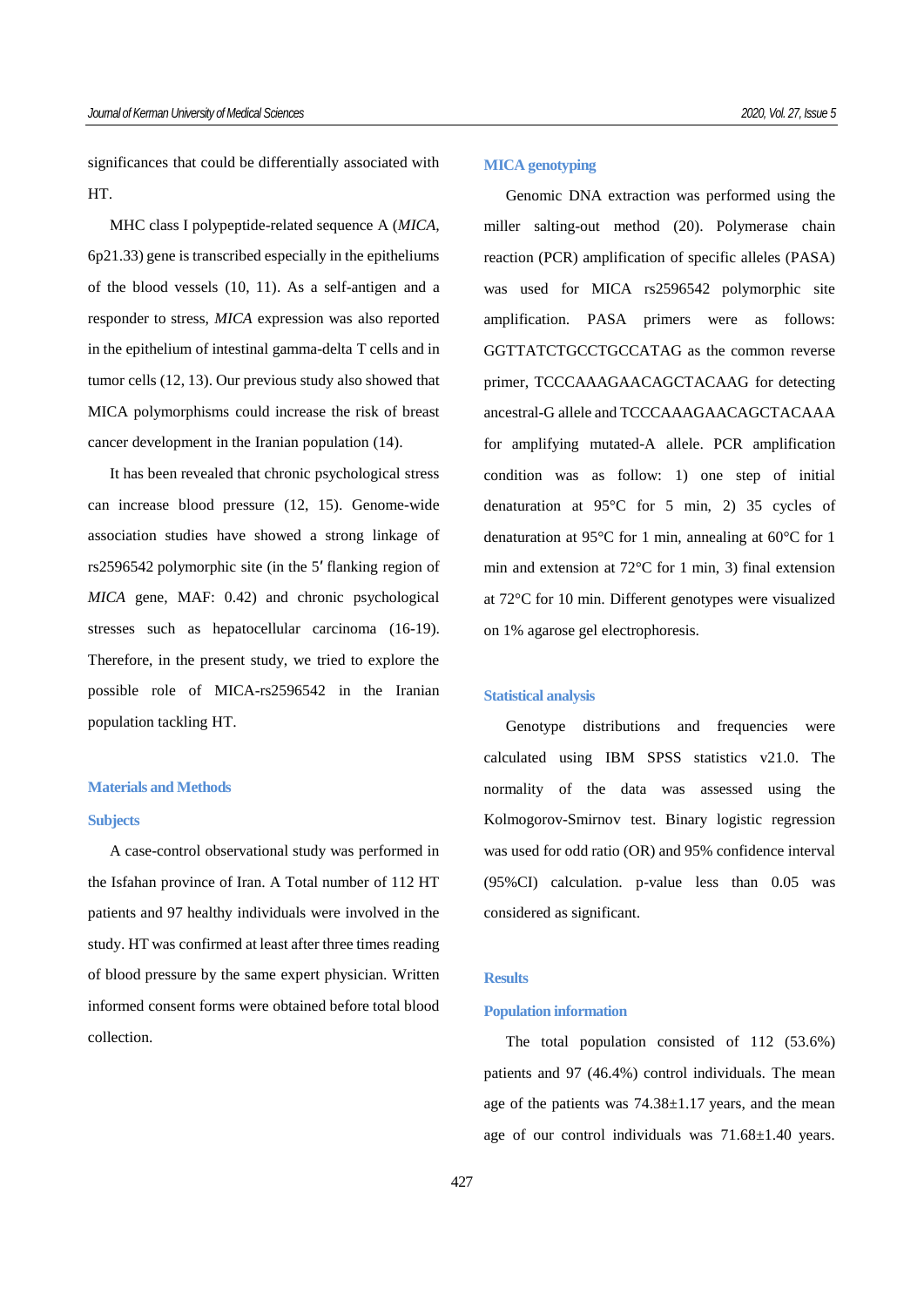Among 209 individuals included in this study, 97 (46.4%) were males and 112 (53.6%) were females with the mean age of  $71.46\pm1.37$  and  $74.57\pm1.18$  respectively (Table 1).

| <b>Gender</b>       | <b>Frequency</b><br>No(%) | Mean age $\pm$ SEM |
|---------------------|---------------------------|--------------------|
| Male                | 97 (46.4%)                | $71.46 + 1.37$     |
| Female              | 112 (53.6%)               | $74.57 + 1.18$     |
| Total               | 209 (100%)                | $73.13 + 0.90$     |
| Patients            | 112 (53.6%)               | 74.38±1.17         |
| Control individuals | 97 (46.4%)                | $71.68 \pm 1.40$   |

#### **Table 1.** Population information of the studied individuals

SEM: standard error of mean

## **MICA rs2596542 allele amplification and genotyping**

Two amplification reactions were performed separately in two tubes and genotypes were visualized (Figure 1). Samples 1 and 4 were heterozygote as both G allele and A allele were amplified simultaneously. Sample 2 was GG homozygous and sample 3 was AA homozygous as the former was shown amplification for only G allele and the later for A allele only.



**Figure 1.** PASA driven genotypes

Two separate amplifications were done in discrete tubes for each sample. Homozygotes (sample 2 and 3) showed one band and heterozygotes (samples 1 and 4) were represented by two bands. A: mutated-A allele, G: ancestral G-allele, M: 100bp DNA ladder, NTC: non-template control.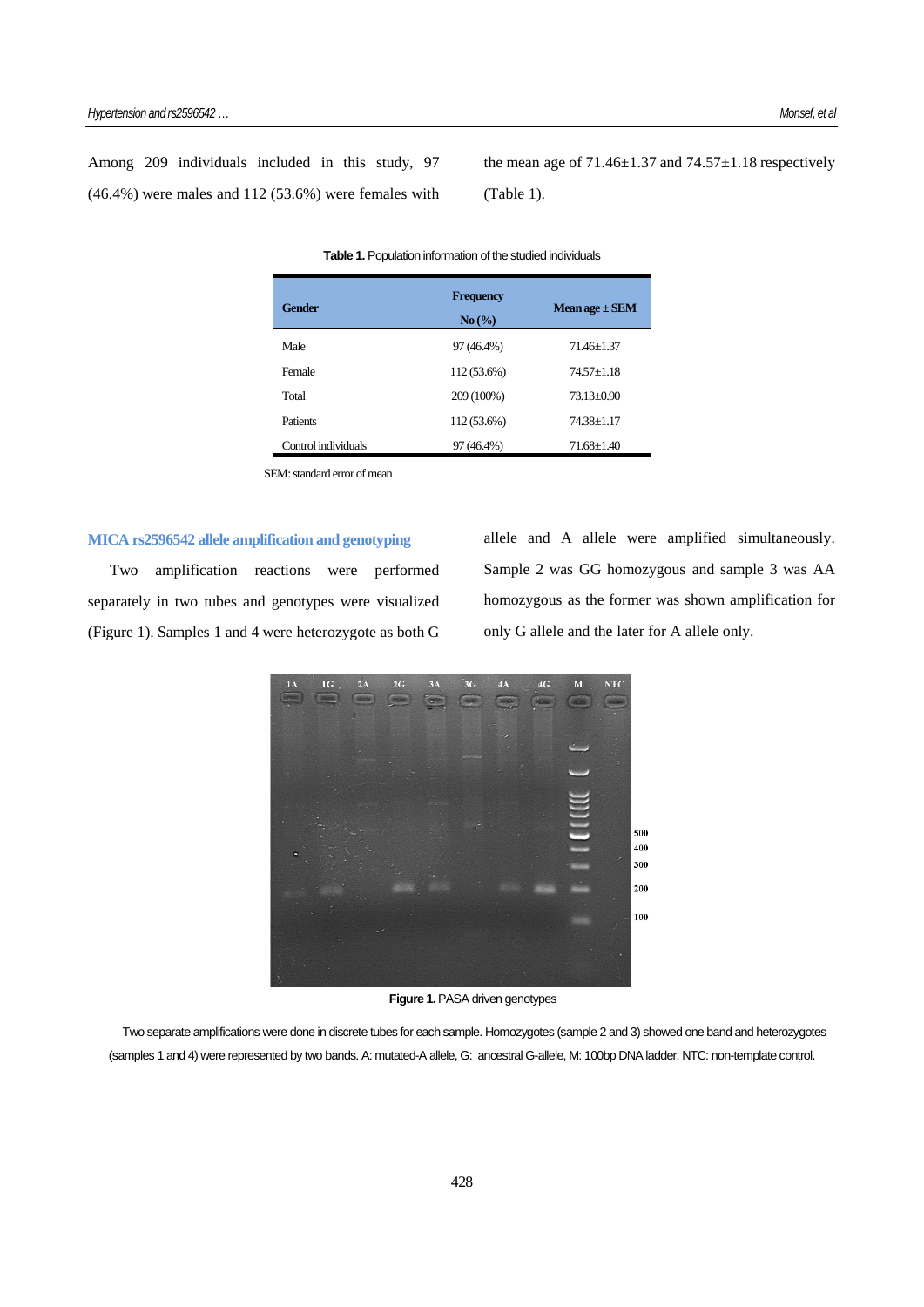# **Genotype distribution of HT patients and control individuals**

Three genotypes were observed in our total population designated as GG, AA, and AG (Table 2). The frequencies of the genotypes were 49.3% for GG, 32.5% for AA and 18.2% for AG. Homozygous AA genotype was the predominant genotype in patients with 67.6% frequency. In control individuals, AG genotype with 60.5% frequency was the most frequent genotype followed by GG genotype with 50.5% frequency. The lowest frequent genotype in control individuals was AA genotype with 32.4% frequency. GG genotype was selected as the reference genotype because it showed a similar frequency between HT patients and control individuals.

|                            | <b>Genotypes</b> | <b>Frequency</b><br>No(%) |  |
|----------------------------|------------------|---------------------------|--|
| <b>Total population</b>    | AA               | 68 (32.5)                 |  |
|                            | AG               | 38 (18.2)                 |  |
|                            | GG               | 103(49.3)                 |  |
|                            | total            | 209 (100)                 |  |
| <b>Patients</b>            | AA               | 46 (67.6)                 |  |
|                            | AG               | 15(39.5)                  |  |
|                            | GG               | 51 (49.5)                 |  |
|                            | total            | 112 (100)                 |  |
| <b>Control individuals</b> | AA               | 22(32.4)                  |  |
|                            | AG               | 23(60.5)                  |  |
|                            | GG               | 52(50.5)                  |  |
|                            | total            | 97 (100)                  |  |

#### **Table 2.** Genotype distribution of the studied individuals

**HT development, alleles, genotypes, sex and age adjustments**

The association of HT development with alleles, genotypes, age and sex of the individuals were presented in Table 3. A-allele of MICA-rs2596542 increased the risk of HT development 1.7 times more than G-allele and it was significant (OR=1.7,  $p=0.006$ ). The risk of HT development was 2.132 times higher (p=0.020) when AA genotype was compared with the GG reference genotype. Homozygous AA genotype also increased the risk of HT more than 3 times (OR =  $3.206$ , p=0.006), when it was compared to AG heterozygotes.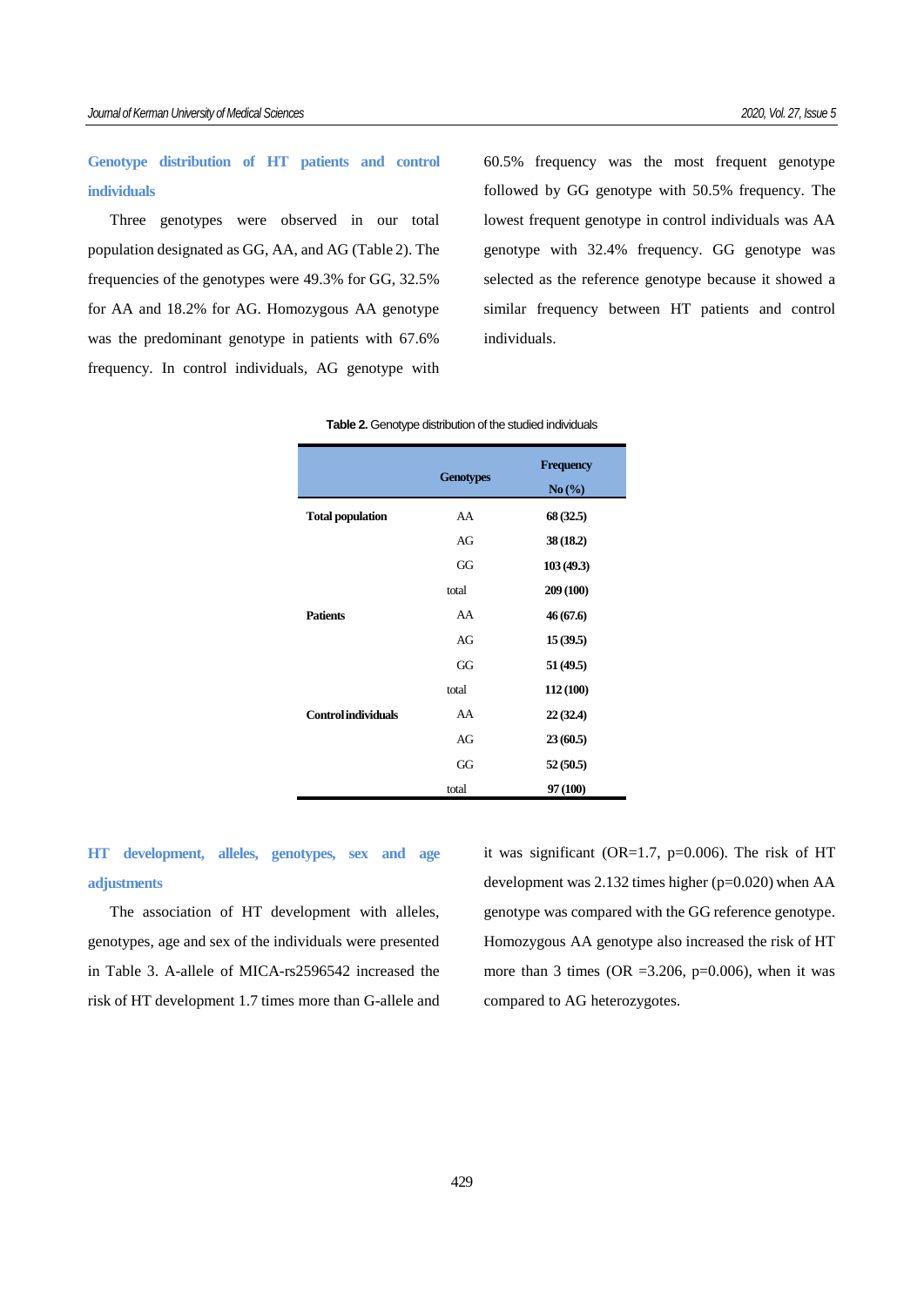| <b>Table 3.</b> The association of HT risk with sex and genotypes |                                  |               |                             |              |  |  |  |
|-------------------------------------------------------------------|----------------------------------|---------------|-----------------------------|--------------|--|--|--|
|                                                                   | <b>Unadjusted Odd ratio (OR)</b> |               | <b>Adjusted OR</b>          |              |  |  |  |
|                                                                   | $OR$ (p-value)                   | 95% CI        | $OR$ (p-value)              | 95% CI       |  |  |  |
| Female \ male                                                     | 2.015(0.013)                     | 1.152-3.502   |                             |              |  |  |  |
| $A \setminus G$                                                   | 1.734 (0.006)                    | 1.167 - 2.574 |                             |              |  |  |  |
| $AA \ GG$                                                         | 2.132(0.020)                     | 1.126-4.036   | $3.772(0.011)^{*}$          | 1.353-10.513 |  |  |  |
| $AA \ GG$                                                         |                                  |               | $2.783(0.034)$ <sup>†</sup> | 1.079-7.176  |  |  |  |
| $AA \setminus AG$                                                 | 3.206(0.006)                     | 1.404-7.319   | $6.531(0.009)^*$            | 1.592-26.788 |  |  |  |
| $AA \setminus AG$                                                 |                                  |               | $4.030(0.024)$ <sup>†</sup> | 1.201-13.526 |  |  |  |

\*Age cut-off of 70 was used for HT risk assessment

**†**Femalewere compared with men for HT risk assessment

The risk of HT development in females was 2 folds greater than that in males and the difference was significant (OR= $2.015$ , p=0.013). Comparison of AA patients respectively with GG and AG ones, showed OR=3.772 (p=0.011) and OR=6.531 (p=0.009) after age adjustment. Sex adjusted-ORs for AA patients were 2.783 (p=0.034) and 4.030 (p=0.024) when they were compared with GG and AG ones respectively.

### **Discussion**

Hypertension as a traditional cause of cardiovascular diseases has been refocused because of its new embedded roles in dementia, physical disability, and falls/fractures (21-23). Common biological aging as the foremost cause of HT could induce the condition by several mechanisms such as inflammation, oxidative stress induction, and endothelial dysfunction (24). However the influence of genetics on this classical complex trait is just explored via genome-wide association studies, but a lot of uncertainties remain to be clarified (25).

Sixteen genetic loci on chromosomes 1, 2, 3, 4, 5, 7, 12, 15, 17 and 20, have impacts on the development of HT. Striatin, adducin-1, beta 2 adrenergic receptor, cytochrome P450 family 11 subfamily B member 2 beta, Lysine-specific demethylase 1, Serum- and glucocorticoid-inducible kinase 1, Bradykinin receptor B2, Electrogenic sodium bicarbonate cotransporter 4, Plasma membrane calcium-transporting ATPase 1, Serine/threonine 39, WNK lysine-deficient protein kinase 1, Angiotensin receptor type I, Fibroblast growth factor 5, G protein beta 3 subunit, genes polymorphisms and also another 41 genes with insufficient evidences were also reported to be associated with HT (26). The most effective genes with strong correlation and with supportive cohort evidences are caveolin-1 (*CAV1*), angiotensinogen (*AGT*), renin enzyme (*REN* gene), angiotensin I (*ANG I*) and angiotensin II (*ANG II*). These genes are the members of renin-angiotensin system that directly control the vascular resistance and regulate blood pressure (27). *CAV1* gene variants (rs926198 and rs3807989) were in linkage disequilibrium with HT and the prevalence of the disease in Japanese men was associated with *CAV1*-rs2255991 and rs1799998 (28, 29). Null mice experiments candidated *CAV1* gene as the regulators of eNOS activity, the key developer of HT (30, 31). *AGT* gene variants were also in positive association with HT and an Iranian population study presented a

(*CYP11B2*), *CYP17A1*, Endothelin-1, Estrogen receptor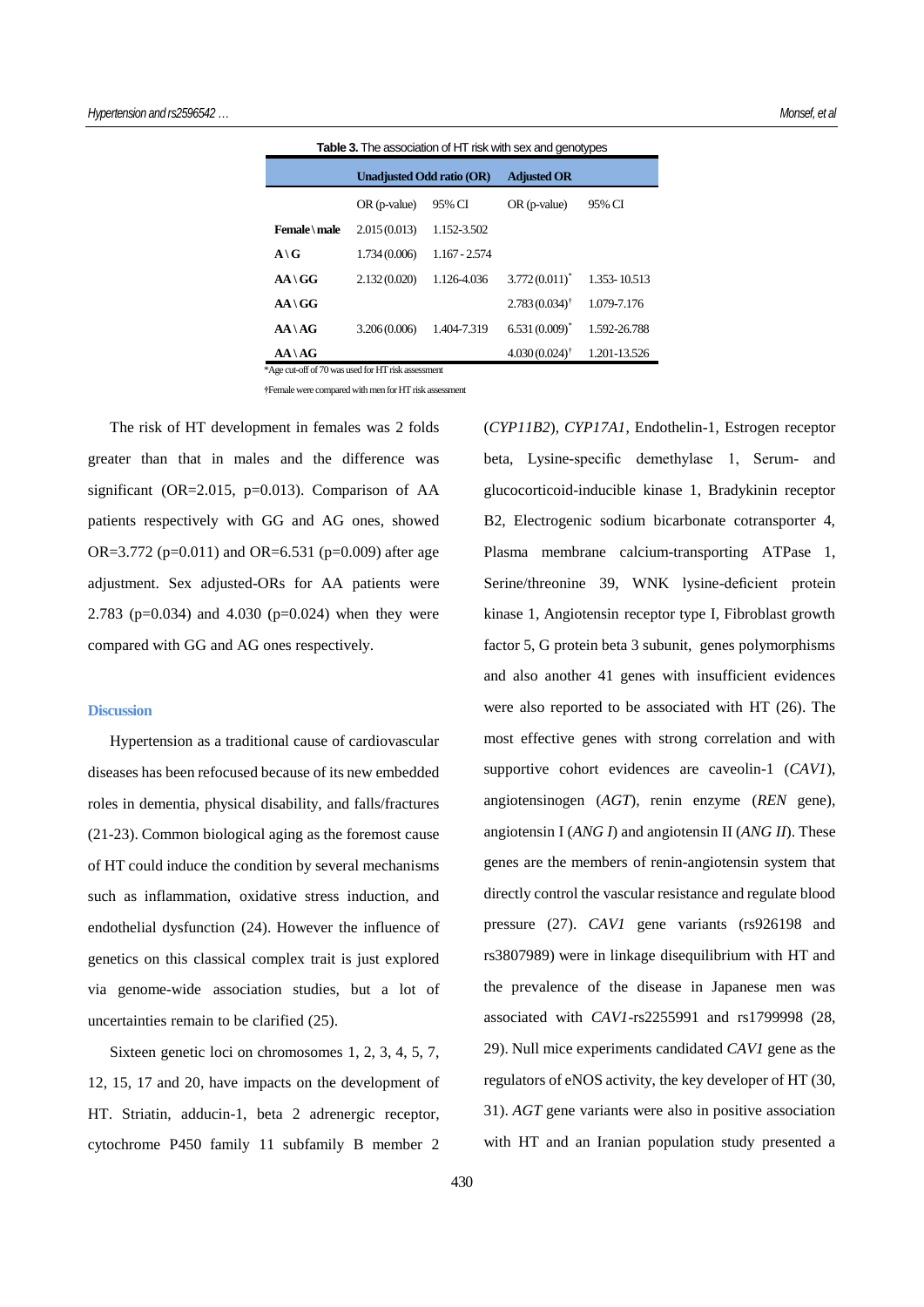relationship between an AGT-TT genotype and hypertension (32). *AGT* gene variant (rs699) was associated with HT development in Caucasian-Brazilians (33). Different *AGT* gene haplotypes and polymorphisms were shown to be associated with HT in Indians, but not with Hellenic population (34, 35). Finally, AGT*-*rs5051 was reported to act synergistically with β1-adrenergic receptor blocker and angiotensin-converting enzyme inhibitors, in order to fight HT (36, 37). Renin enzyme converts AGT to ANG I and ANG II and all these three related genes were considered with the risk of HT in women (38, 39). REN-rs5707 and two haplotypes were correlated with HT in women aged from 40-70 years old (38). Therefore it seems that gene polymorphisms behave in a sex dependent manner to influence blood pressure.

New genes with impacts on the development of HT could be beneficial to uncover the molecular dark side of blood pressure. *MICA* gene polymorphisms that have been extensively studied and mutated "rs2596542-A" allele, was introduced as a risk factor of hepatocellular carcinoma (16, 40, 41). Interestingly in the present study, we also showed MICA-A-allele as the risk allele of HT development. Accordingly, patients with AA genotypes showed an elevated risk of HT development. In accordance to the previous studies, we showed that being female could also increase the risk of HT development. According to our knowledge, it is the first time that females' carriers of two "A" risk alleles of the *MICA* gene were shown to be at higher risk of HT development. Heterozygote advantage also observed in our studied population because AG heterozygotes showed higher OR than AA ones, but it is not clear why over-dominance is

seen and why being AG heterozygote, could even increase the risk of HT. The highest risk of HT development achieved when age adjustment was considered; as being younger than 70 years old could dramatically upraise the risk of HT development up to 6.5 folds significantly.

*MICA*-A-allele is a membrane-bounded anti-tumor ligand for natural killer cell receptors (NKG2D), while rs2596542-G allele produces a soluble form of MICA (42, 43). Owing to the vicinity of MICA locus to HLA-B gene, and because the HLA-B gene is linked with numerous autoimmune diseases, a lot of efforts have been done to discover the role of MICA in the development of autoimmune diseases (44, 45). It is postulated that *MICA* gene purposed its effects via T cells interaction with NKG2D (44). Moreover, a comprehensive study of patients carrying *MICA*-A-allele opened the eyes to the role of TGF-β in liver fibrosis (46). Consequently it seems that the *MICA*-A-allele is not only able to lower the level of its soluble form in serum, but also is able to reduce the mRNA of its membranous bound isoform. Therefore *MICA*-A-allele is a negative regulator of itself, meanwhile it could elevate TGF-β levels in cells and TGF-β instead, could decrease the expression of *MICA*-mRNA (47, 48). We proposed here that A-risk allele might elevate the cell stress because of i) the elevation of TGF-β mRNA that in turn diminishes cell death and ii) the loss of its protein content and therefore the loss of an stress response product in cells (41, 49). Elevation of cell stress alongside immune suppression, because of the lack of MICA\NKG2D interaction, could lead to the development of HT (50).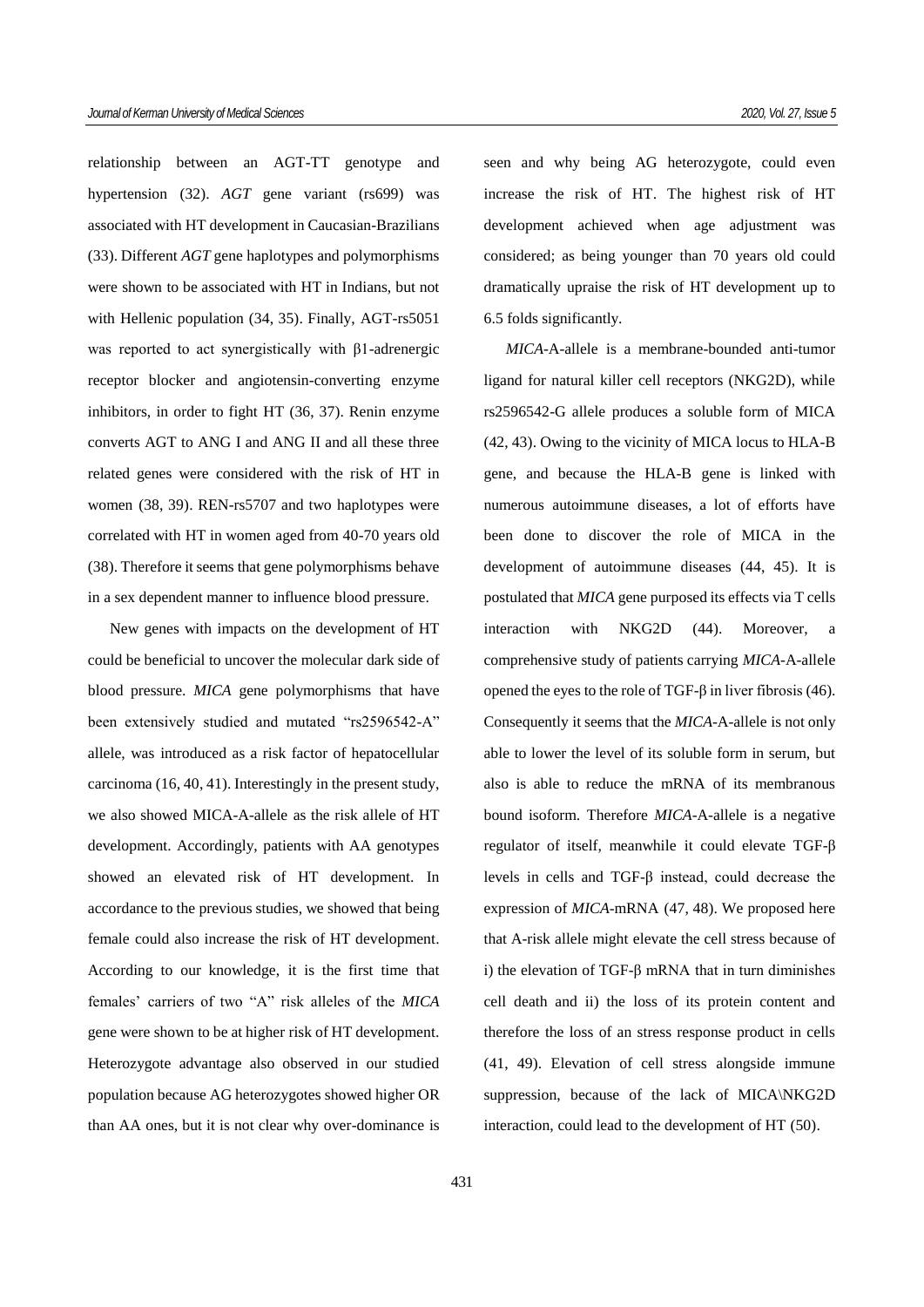In conclusion, MICA-rs2596542 is composed of the ancestral "G" allele and the mutated "A" allele with an influence on HT development. HT patients were compared with control individuals and it was cleared that AA genotype significantly could increase the risk of HT more than 4 times in women, and even more elevated risk of HT could be achieved when age cut-of 70 was considered.

# **References**

- 1. Forouzanfar MH, Liu P, Roth GA, Ng M, Biryukov S, Marczak L, et al. Global burden of hypertension and systolic blood pressure of at least 110 to 115 mm hg, 1990-2015. JAMA 2017; 317(2):165-82.
- 2. Mirzaei M, Moayedallaie S, Jabbari L, Mohammadi M. Prevalence of hypertension in Iran 1980–2012: a systematic review. J Tehran Heart Cent 2016; 11(4):159-67.
- 3. Carson AP, Howard G, Burke GL, Shea S, Levitan EB, Muntner P. Ethnic differences in hypertension incidence among middle-aged and older U. S. adults: the multi-ethnic study of atherosclerosis. Hypertension 2011; 57(6):1101-7.
- 4. Lackland DT. Racial differences in hypertension: implications for high blood pressure management. Am J Med Sci 2014; 348(2):135-8.
- 5. Beevers G, Lip GY, O'Brien E. ABC of hypertension: The pathophysiology of hypertension. BMJ 2001; 322(7291):912-6.

#### **Acknowledgments**

This study was performed at University of Isfahan and the authors sincerely thank the volunteers for their participation.

## **Competing Interests**

The authors declared no competing interests.

## **Author statement**

Each author certifies that this material or similar material has not been and will not be submitted to or published in any other publication before its appearance in Journal of Kerman University of Medical Sciences.

- 6. Justice AE, Howard AG, Chittoor G, Fernandez-Rhodes L, Graff M, Voruganti VS, et al. Genomewide association of trajectories of systolic blood pressure change. BMC Proc 2016; 10(Suppl 7):321- 7.
- 7. Levy D, Ehret GB, Rice K, Verwoert GC, Launer LJ, Dehghan A, et al. Genome-wide association study of blood pressure and hypertension. Nat Genet 2009; 41(6):677-87.
- 8. Wain LV, Vaez A, Jansen R, Joehanes R, van der Most PJ, Erzurumluoglu AM, et al. Novel blood pressure locus and gene discovery using genomewide association study and expression data sets from blood and the kidney. Hypertension 2017.
- 9. Warren HR, Evangelou E, Cabrera CP, Gao H, Ren M, Mifsud B, et al. Genome-wide association analysis identifies novel blood pressure loci and offers biological insights into cardiovascular risk. Nat Genet 2017; 49(3):403-15.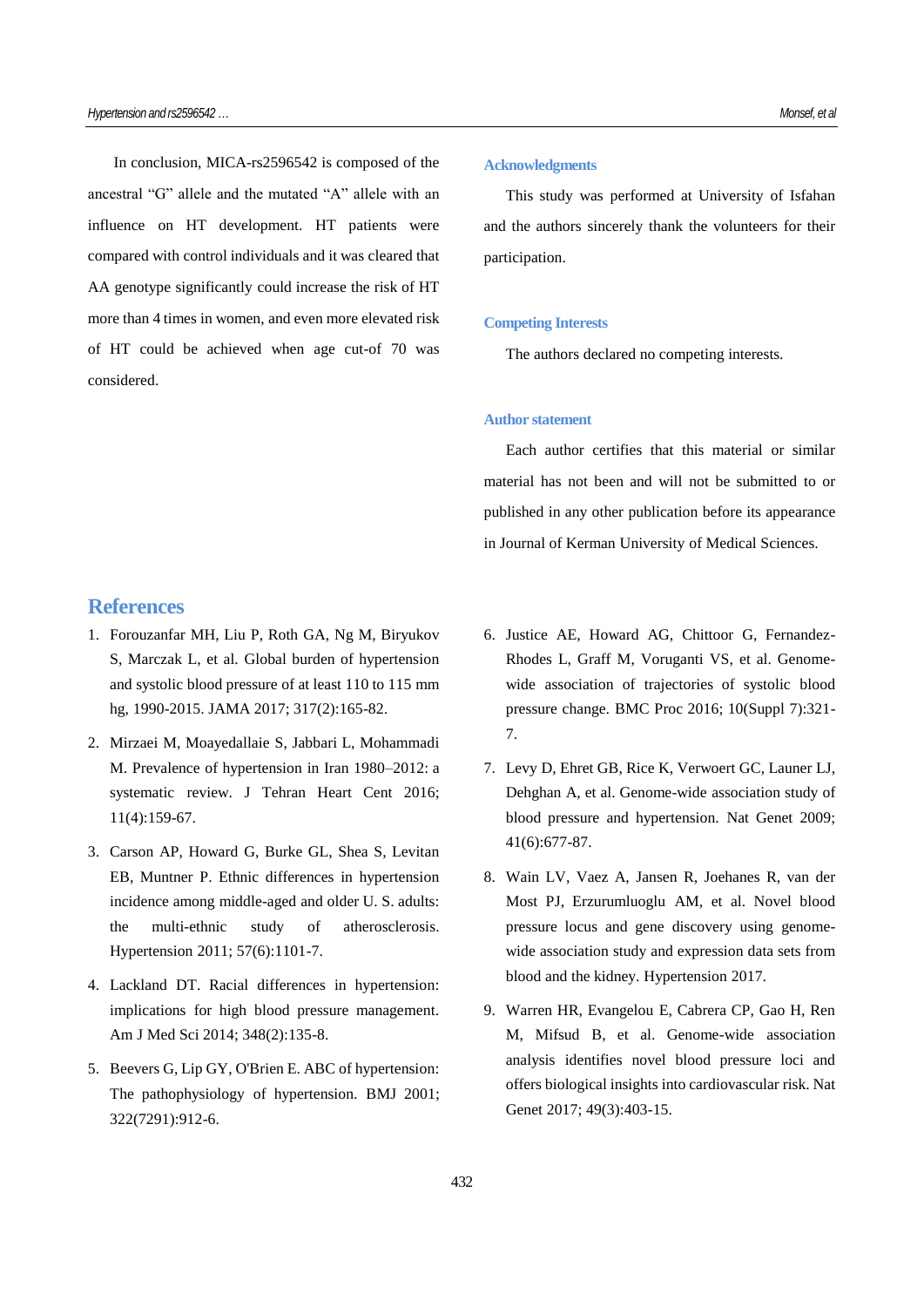- 10. Ghadially H, Brown L, Lloyd C, Lewis L, Lewis A, Dillon J, et al. MHC class I chain-related protein A and B (MICA and MICB) are predominantly expressed intracellularly in tumour and normal tissue. Br J Cancer 2017; 116(9):1208-17.
- 11. Leelayuwat C, Townend DC, Degli-Esposti MA, Abraham LJ, Dawkins RL. A new polymorphic and multicopy MHC gene family related to nonmammalian class I. Immunogenetics 1994; 40(5):339-51.
- 12. Groh V, Steinle A, Bauer S, Spies T. Recognition of stress-induced MHC molecules by intestinal epithelial gammadelta T cells. Science 1998; 279(5357):1737-40.
- 13. Schrambach S, Ardizzone M, Leymarie V, Sibilia J, Bahram S. In vivo expression pattern of MICA and MICB and Its relevance to auto-immunity and cancer. PLoS One 2007; 2(6):e518.
- 14. Vallian S, Rad MJ, Tavallaei M, Tavassoli M. Correlation of major histocompatibility complex class I related A (MICA) polymorphism with the risk of developing breast cancer. Med Oncol 2012; 29(1):5-9.
- 15. Spruill TM. Chronic psychosocial stress and hypertension. Curr Hypertens Rep 2010; 12(1):10-6.
- 16. Augello G, Balasus D, Fusilli C, Mazza T, Emma MR, Giannitrapani L, et al. Association between MICA gene variants and the risk of hepatitis c virusinduced hepatocellular cancer in a sicilian population sample. OMICS 2018; 22(4):274-82.
- 17. Lo PH, Urabe Y, Kumar V, Tanikawa C, Koike K, Kato N, et al. Identification of a functional variant in the MICA promoter which regulates MICA expression and increases HCV-related hepatocellular carcinoma risk. PLoS One 2013; 8(4):e61279.
- 18. Mohamed AA, Elsaid OM, Amer EA, Elosaily HH, Sleem MI, Gerges SS, et al. Clinical significance of

SNP (rs2596542) in histocompatibility complex class I-related gene A promoter region among hepatitis C virus related hepatocellular carcinoma cases. J Adv Res 2017; 8(4):343-9.

- 19. Marangon CG, de Bitencorte JT, Michita RT, Lunge VR, Dos Santos DC, Álvares-da-Silva MR, et al. Association between MICA rs2596542 Polymorphism with the risk of hepatocellular carcinoma in chronic hepatitis C patients. Pathol Oncol Res 2020; 26(3):1519-25.
- 20. Miller SA, Dykes DD, Polesky HF. A simple salting out procedure for extracting DNA from human nucleated cells. Nucleic Acids Res 1988; 16(3):1215.
- 21. Erickson SR, Kornexl K. Blood pressure screening, control, and treatment for patients with developmental disabilities in general medicine practices. J Pharm Technol 2016; 32(6):234-9.
- 22. Margolis KL, Palermo L, Vittinghoff E, Evans GW, Atkinson HH, Hamilton BP, et al. Intensive blood pressure control, falls, and fractures in patients with type 2 diabetes: the ACCORD trial. J Gen Intern Med 2014; 29(12):1599-606.
- 23. Zhou D, Xi B, Zhao M, Wang L, Veeranki SP. Uncontrolled hypertension increases risk of all-cause and cardiovascular disease mortality in US adults: the NHANES III Linked Mortality Study. Scientific Reports 2018; 8(1):9418.
- 24.Buford TW. Hypertension and aging. Ageing Res Rev 2016; 26:96-111.
- 25. Ehret GB, Caulfield MJ. Genes for blood pressure: an opportunity to understand hypertension. Eur Heart J 2013; 34(13):951-61.
- 26. Manosroi W, Williams G. Genetics of Human Primary Hypertension: Focus on Hormonal Mechanisms. Endocrine Reviews 2018; 40(3):825- 56.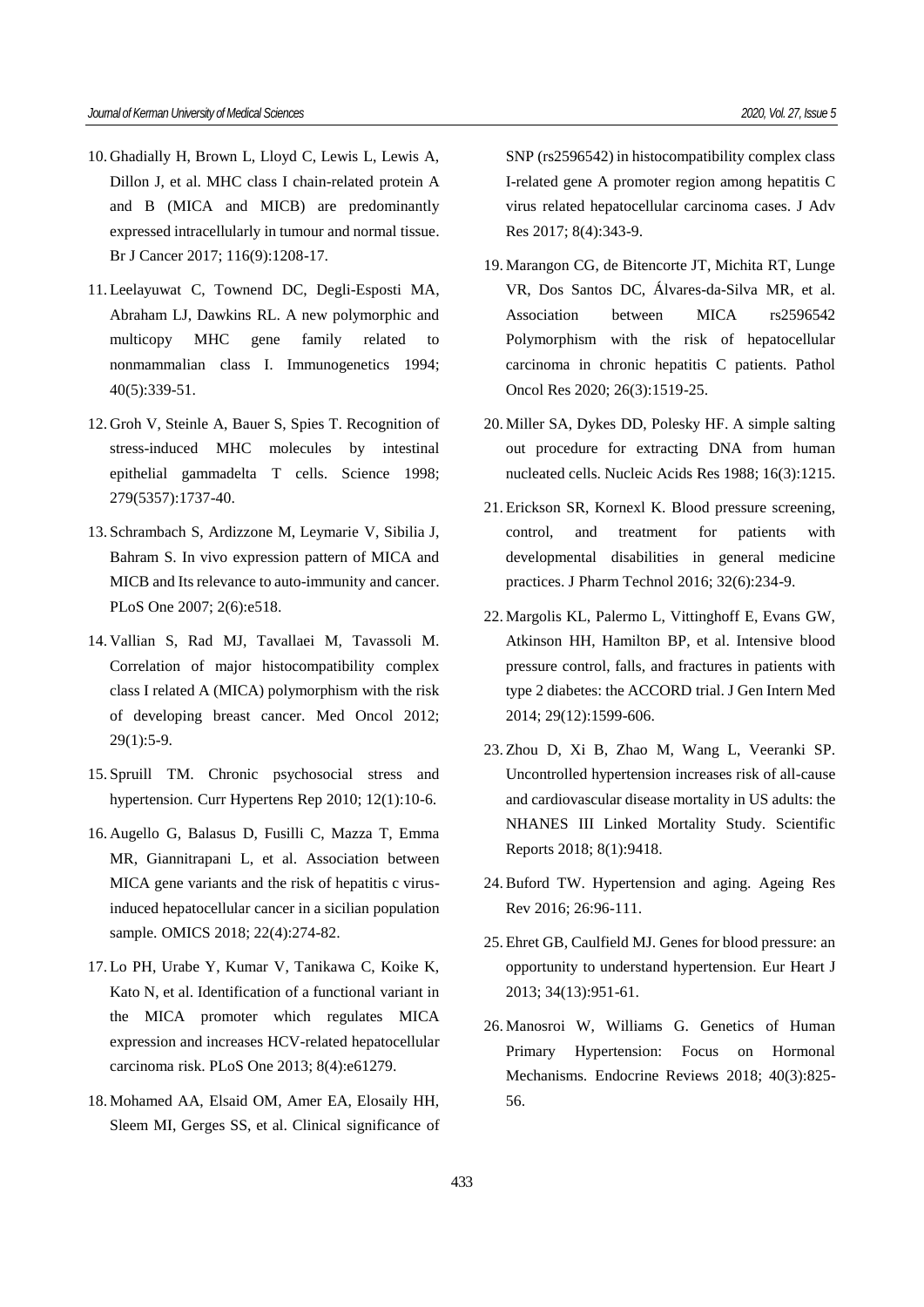- 27. Sparks MA, Crowley SD, Gurley SB, Mirotsou M, Coffman TM. Classical renin-angiotensin system in kidney physiology. Compr Physiol 2014; 4(3):1201- 28.
- 28. Pojoga LH, Underwood PC, Goodarzi MO, Williams JS, Adler GK, Jeunemaitre X, et al. Variants of the Caveolin-1 Gene: A Translational Investigation Linking Insulin Resistance and Hypertension. J Clin Endocrinol Metab 2011; 96(8):E1288-92.
- 29. Yamada Y, Ando F, Shimokata H. Association of gene polymorphisms with blood pressure and the prevalence of hypertension in community-dwelling Japanese individuals. Int J Mol Med 2007; 19(4):675- 83.
- 30. Grilo A, Fernandez ML, Beltrán M, Ramirez-Lorca R, González MA, Royo JL, et al. Genetic analysis of CAV1 gene in hypertension and metabolic syndrome. Thromb Haemost 2006; 95(4):696-701.
- 31. Duplain H, Burcelin R, Sartori C, Cook S, Egli M, Lepori M, et al. Insulin resistance, hyperlipidemia, and hypertension in mice lacking endothelial nitric oxide synthase. Circulation 2001; 104(3):342-5.
- 32. Tabei SM, Nariman A, Daliri K, Roozbeh J, Khezri A, Goodarzi HR, et al. Simple renal cysts and hypertension are associated with angiotensinogen (AGT) gene variant in Shiraz population (Iran). J Renin Angiotensin Aldosterone Syst 2013; 16(2):409-14.
- 33.Bonfim-Silva R, Guimarães LO, Santos JS, Pereira JF, Barbosa AA, Rios DL. Case-control association study of polymorphisms in the angiotensinogen and angiotensin-converting enzyme genes and coronary artery disease and systemic artery hypertension in African- and Caucasian-Brazilians. Journal of Genetics 2016; 95(1):63-9.
- 34. Tsezou A, Karayannis G, Giannatou E, Papanikolaou V, Triposkiadis F. Association of renin-angiotensin system and natriuretic peptide receptor A gene

polymorphisms with hypertension in a Hellenic population. J Renin Angiotensin Aldosterone Syst 2008; 9(4):202-7.

- 35. Purkait P, Halder K, Thakur S, Ghosh Roy A, Raychaudhuri P, Bhattacharya S, et al. Association of angiotensinogen gene SNPs and haplotypes with risk of hypertension in eastern Indian population. Clin Hypertens 2017; 23:12.
- 36. Kurland L, Liljedahl U, Karlsson J, Kahan T, Malmqvist K, Melhus H, et al. Angiotensinogen gene polymorphisms: relationship to blood pressure response to antihypertensive treatment. Results from the Swedish Irbesartan Left Ventricular Hypertrophy Investigation vs Atenolol (SILVHIA) trial. Am J Hypertens 2004; 17(1):8-13.
- 37. Yu H, Lin S, Zhong J, He M, Jin L, Zhang Y, et al. A core promoter variant of angiotensinogen gene and interindividual variation in response to angiotensinconverting enzyme inhibitors. J Renin Angiotensin Aldosterone Syst 2014; 15(4):540-6.
- 38. Mansego ML, Redon J, Marín R, González-Albert V, Martin-Escudero JC, Fabia MJ, et al. Renin polymorphisms and haplotypes are associated with blood pressure levels and hypertension risk in postmenopausal women. J Hypertens 2008; 26(2):230-7.
- 39. Park J, Song K, Jang Y, Yoon SK. A polymorphism of the renin gene rs6682082 is associated with essential hypertension risk and blood pressure levels in Korean women. Yonsei Med J 2015; 56(1):227-34.
- 40. Goto K, Kato N. MICA SNPs and the NKG2D system in virus-induced HCC. J Gastroenterol 2015; 50(3):261-72.
- 41. Sharkawy RE, Bayoumi A, Metwally M, Mangia A, Berg T, Romero-Gomez M, et al. A variant in the MICA gene is associated with liver fibrosis progression in chronic hepatitis C through TGF-β1